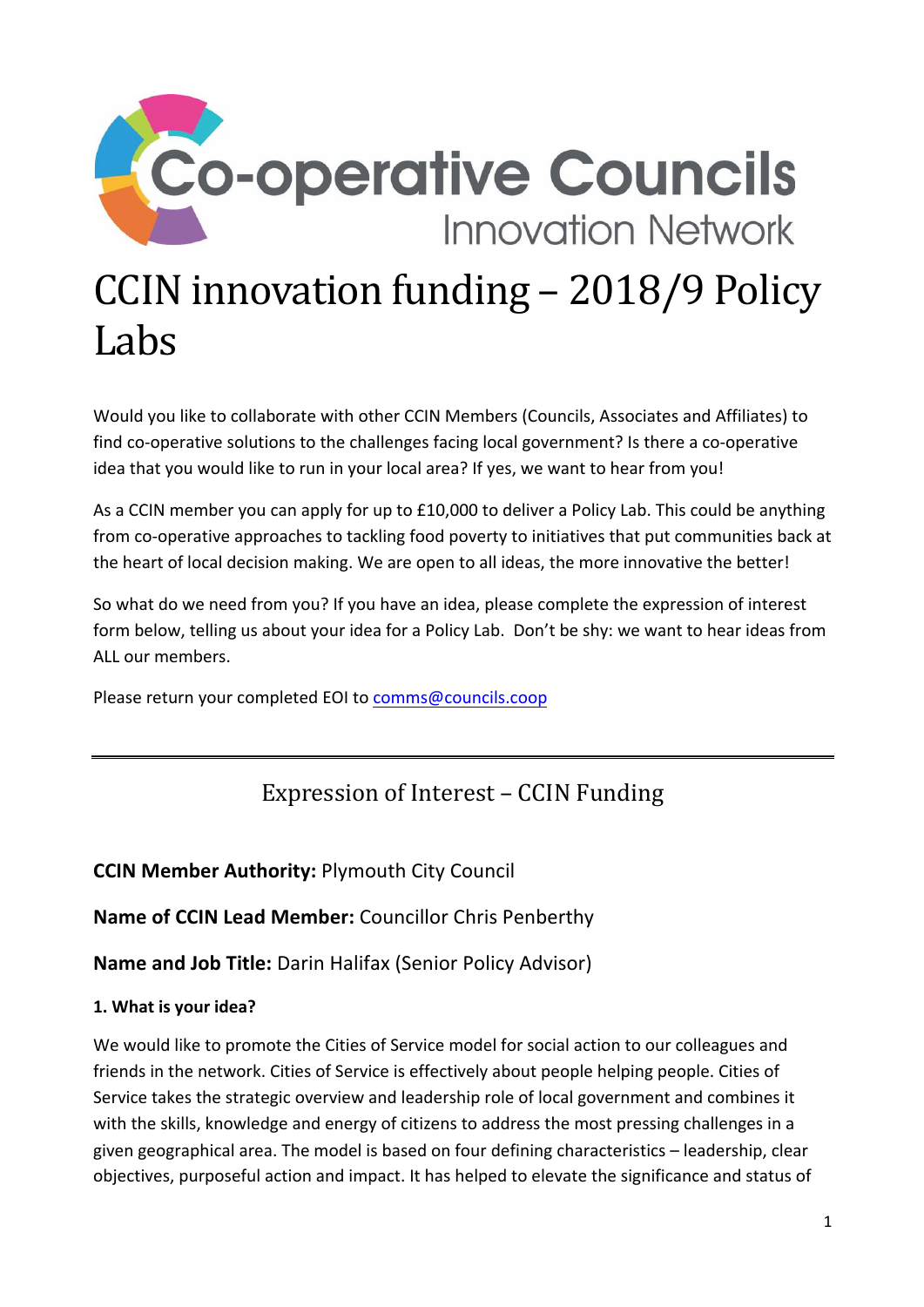volunteering in both Plymouth and Bristol and has prompted us to think about the role of social action in designing services and in complementing and enhancing core public service provision. Over 10,000 people so far have shown us that they want to make a difference in the place where they live by getting involved in Cities of Service projects and we want to scale this work up even further to work with even more citizens across the network to tackle the key issues in each local authority area. For both Plymouth and Bristol, we are addressing our most difficult challenges by working with our greatest asset – our citizens.

#### **2. Who will you work with?**

Plymouth and Bristol are both Cities of Service and CCIN members. We will aim to work with all CCIN members to see if the model would work in their area and we have a compelling story to tell. In 2014 in Plymouth, we developed Grow Share Cook as a way to address food poverty. 4 years later. It has delivered over 40,000 free meals to over 2,750 individuals. Included in this is a free fortnightly supply of free fruit and vegetables to over 200 of our most disadvantaged households for a year as well as a weekly supply to the city's foodbank and soup runs. Our 158 Grow Share Cook volunteers have also completed almost 100 cooking sessions to a total of 350 individuals enabling them to cook the healthy produce arriving on their doorstep. In Bristol, they have concentrated on reading attainment for young people. Over 250 volunteers have assisted almost 500 children to improve their reading 'age' by six months after a 10 week 'block' of volunteer-led reading. Both projects work on the same methodology – strategic leadership, a key priority and a direct ask of residents – both projects show that it works.

#### **3. What are the outcomes you hope to achieve?**

Cities of Service has been the volunteering model that brings public services and citizens together to address the big stuff that really matters. It is a clear call for action to develop a new relationship between state and resident. It simplifies the complicated issue that a place has to deal with by asking what you/we can do together to make this easier for both of us. It is a deliberate move away from the transactional model of public services and allows local authorities to make the most of the time, energy and skills of residents. It has created the opportunity to work with rather than just deliver to communities.

Both Bristol and Plymouth operate a theory of change model which leads us to an ultimate outcome. In Plymouth, more people have access to healthy food and in Bristol, more young people reach their appropriate reading age. For both cities, metrics have been developed with government departments, council staff and volunteers to enable us to reach the ultimate outcome. Again, we would like to develop this model of metric development with other interested CCIN members.

#### **4. How does your project support the aims and objectives of the Co-operative Councils' Innovation Network?**

Working with our citizens in true partnership is the only sustainable solution to public sector challenges. By sharing our resources, thinking and assets, we can make a difference to the very issues we have not been able to in the past. Cities of Service is a reflection of modern local government. It enables local authorities to be less paternalistic and much more facilitators and